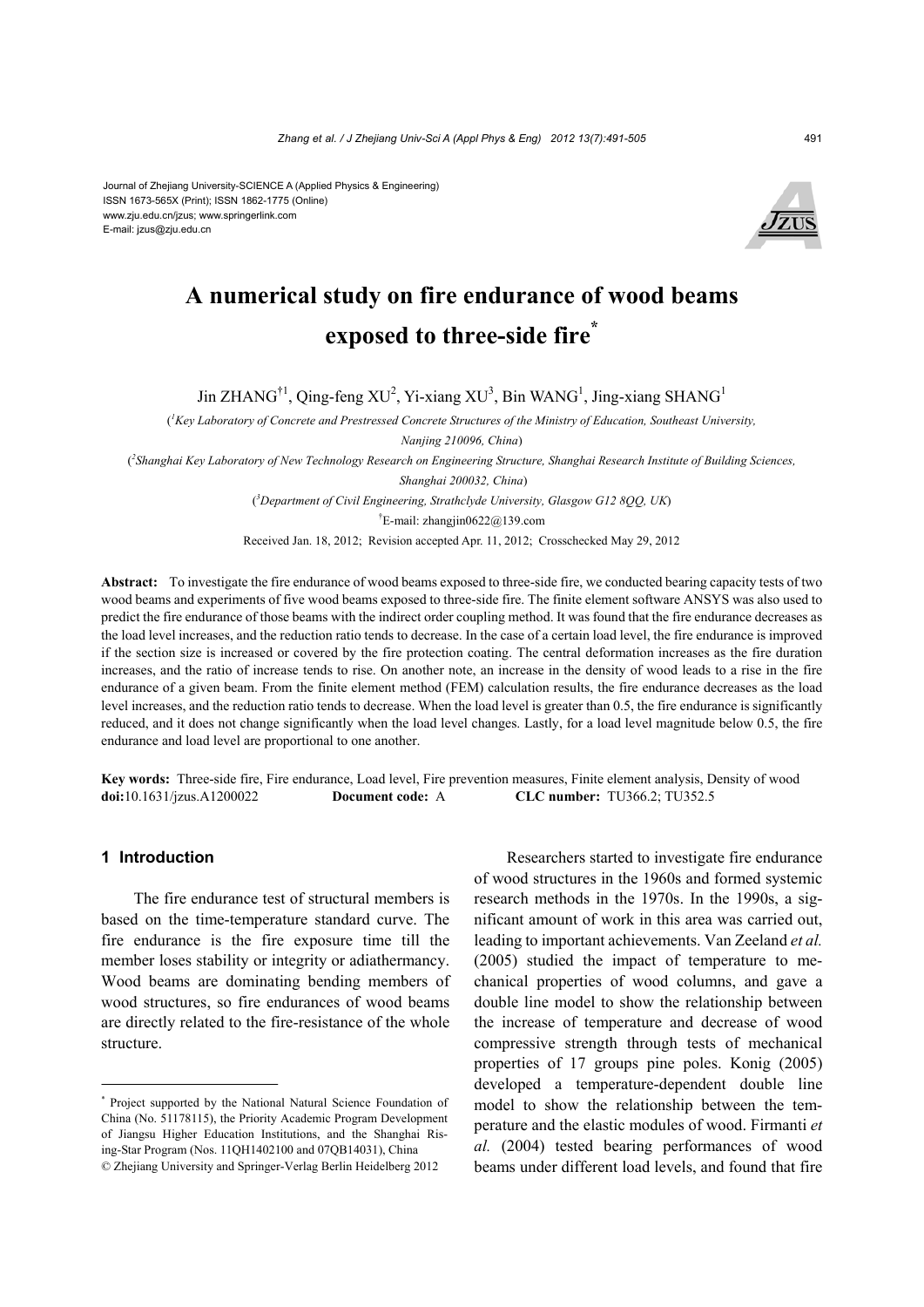endurances, charring depths and weight losses are much related to load levels, and established a curve to show the relationship between the fire endurance and the stress level. Through the study of small-sized sequoia, Pering and Springer (1980) showed the relationship between the mass loss in the particular combustion process (the given maximum temperature at a specific burning duration) and the reduction of the tensile strength, which was consistent with the result analyzed by the energy approach. Lie (1977) summarized the fire endurance formula of wood beams exposed to three-side fire and wood columns surrounded by fire. Young and Clancy (2001) pointed out that buckling failure with decreased horizontal stiffness and increased slenderness ratio would occur for wood columns exposed to four-side fire. Park and Lee (2004) developed a new model to predict the fire growth behavior in a real compartment and to provide an alternative to the existing standard fire in terms of fire safety design. Njankouo *et al.* (2005) conducted experimental investigations to study charring rate of tropical hardwood species, and compared them with the results derived from Eurocode EC5-1.2 recommendation, Australian standard AS1720.4 relation and White's model, and finally proposed a new bilinear model. Babrauskas (2005) experimentally studied the charring of wood and provided guidance for interpretation of char patterns in fire investigations. Park *et al.* (2006) conducted that different adhesives give different connection strengths at ambient temperatures and show different strength losses at elevated temperatures. Hietaniemi (2007) presented a probabilistic simulation approach to assessment of the fire endurance of a wooden load-bearing beam in a fire. The results show explicitly the effectiveness of different fire safety measures in reducing the risk of structural failure. The two major drawbacks of biocomposites are their vulnerability to fire and very low bending strength, thus Giancaspro *et al.* (2009) dealt with an inorganic matrix to improve the fire resistance. They pointed out that the strength of these boards was increased by reinforcing with a very low percentage of high strength glass and carbon fibers. Moss *et al.* (2010) proposed an easy-to-use approach for the prediction of the fire resistance of bolted joints, based on an extension of Johansen's yield equations to fire conditions, including a model for the variation of the embedment strength with temperature. Peng *et al.* (2010) conducted fire-resistance tests of double shear timber connections and proposed new relationships whose analysis results show good agreement with the test results. Hugi and Weber (2012) studied information on fire resistance properties of room separation elements made of tropical wood species by investigating the fire behaviour of tropical wood species and subsequently assessing the fire resistance of elements made of this material. Frangi *et al.* (2011) conducted a comprehensive research project on the fire resistance of bonded timber elements to develop simplified design models for the fire resistance of bonded structural timber elements, and found that the structural behaviour of finger joints at elevated temperature is strongly influenced by the behaviour of the adhesive used for bonding and may govern the fire design of engineered wood products, such as glued laminated timber beams.

In recent years, with the restoration of forest resources and increased quantity of imported woods, scholars started to investigate fire performance of wood structures in China. Chen *et al*. (2002) established a mathematical model of wood's pyrolysis behavior in fire and discussed important influencing factors such as the initial density and the heat flow intensity. Yao *et al.* (2007) summarized the current status of fire protection for wood structures, and pointed out the importance of taking the fire prevention measures to improve the fire endurance of wood structures. Up to now, there are few related studies on the charring rate or the fire endurance except for Li *et al.* (2010), Xu *et al.* (2011a; 2011b; 2012) and Ru *et al.* (2011).

In conclusion, experimental studies on mechanical properties of wood structures under fire are limited and superficial in China. As a result, fire prevention design standard provisions can only refer to foreign norms. Although the remaining bearing capacities and fire endurances have been studied abroad, tree species that are commonly used differ greatly from those in China. Besides, there are some differences in forms of wood members and fire prevention measures between China and other countries.

Therefore, combined with common species and characteristics of wood components in China, studies on fire performance research will undoubtedly be able to provide theoretical bases for the fire design of wood structures. Through experimental and FEM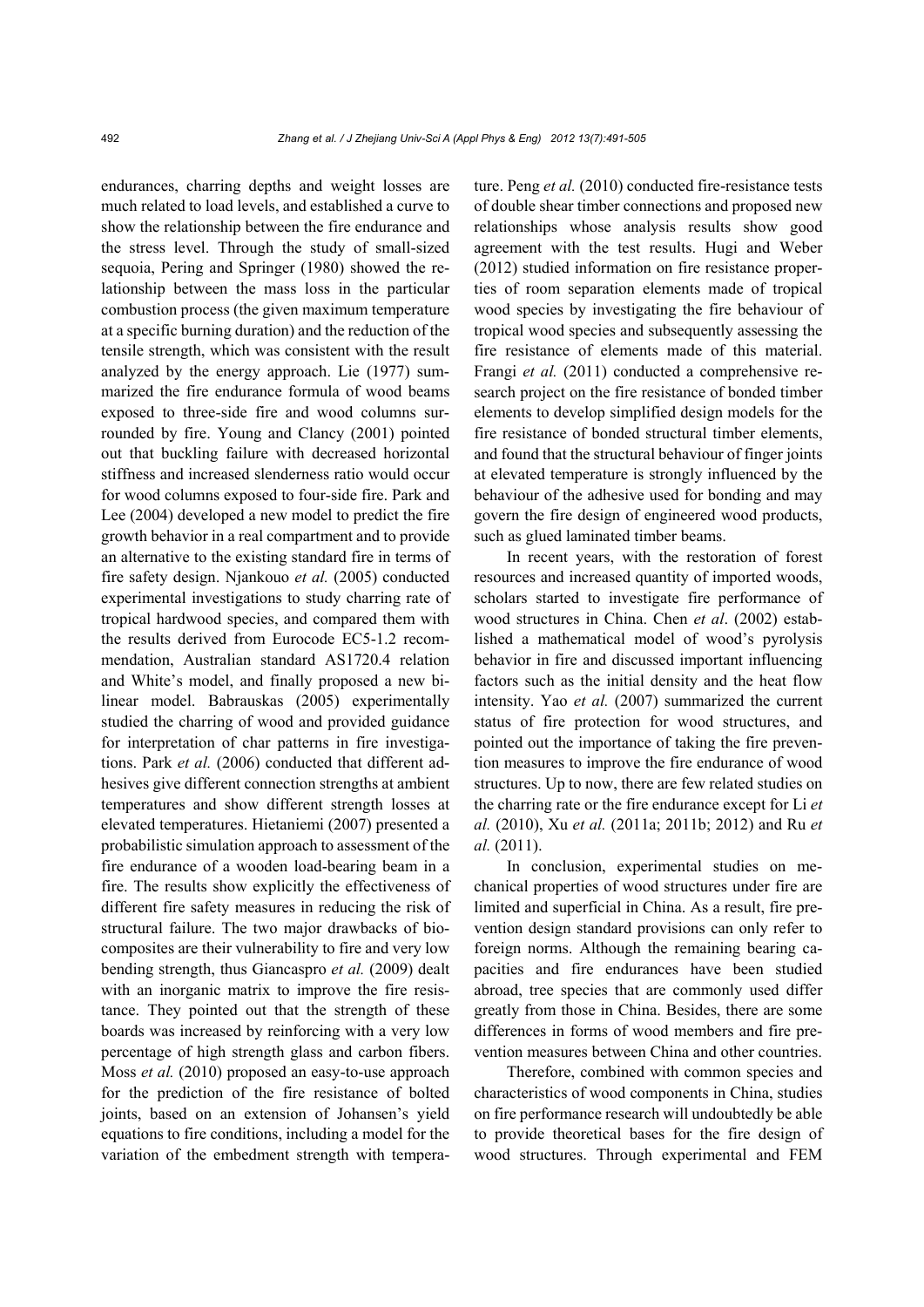numerical calculation studies, this paper studied wood beams exposed to three-side fire which are commonly used in practice as research objects to study the influence of different load levels and surface fire protection measures on the fire endurance.

#### **2 Fire experiment**

#### **2.1 Design and production of specimens**

The research carried out the ultimate bearing capacity tests of two contrast wood beams and fire endurance tests of five wood beams exposed to threeside fire. Specimen specifications include 100 mm  $\times$ 200 mm×4000 mm, and 150 mm×300 mm× 4000 mm (width×height×length). The span between load supports is 3.6 m, and a distance of 0.2 m is left at both ends of the length. Fire endurance tests and load tests were carried out at the same time. In other words, test beams were exposed to fire subject to constant load, which was determined by the ultimate bearing capacity of contrast beams multiplied by corresponding load level. Statistics are shown in Table 1. In the notation for the specimen, C represents

| Table 1 Wood beams exposed to three-side fire |
|-----------------------------------------------|
|-----------------------------------------------|

| Specimen                              | Surface treatment      | Specimen<br>quantity |
|---------------------------------------|------------------------|----------------------|
| $100 \times 200 \times 4000^*$        |                        |                      |
| 100×200×4000 C25                      |                        |                      |
| 100×200×4000 C37.5                    |                        |                      |
| 100×200×4000 C50                      |                        |                      |
| $150\times300\times4000$ <sup>*</sup> |                        |                      |
| 150×300×4000 C50                      |                        |                      |
| 150×300×4000 CP50<br>$\mathbf{r}$     | Fire retardant coating |                      |

\* Contrast beam specimen exposed to three-side fire, P represents the painting fire retardant coating, and the value after P means the load level (the ratio of the applied load to ultimate bearing capacity of corresponding beams, %). For example, 150×300×4000 CP50 represents the 150 mm×300 mm×4000 mm specimen covered by the painting fire retardant coating exposed to three-side fire under the 50% load level.

## **2.2 Experimental**

#### 2.2.1 Experimental equipment

This fire experiment was conducted in the large-scale horizontal test furnace of the Key Laboratory of Concrete and Prestressed Concrete Structures of the Ministry of Education, Southeast University, China. The dimensions of the furnace are  $4.0 \text{ m} \times 1.5 \text{ m} \times 2.5 \text{ m}$  (length  $\times$  width  $\times$  height). Sides and bottom of the furnace were covered by asbestos. The top of the furnace was sealed by fire-resistant steel plate covered by asbestos.

#### 2.2.2 Experimental materials

Douglas fir is used as a wood material. The density, moisture content, compressive strength parallel to grain, tensile strength parallel to grain and elastic modulus parallel to grain are shown in Table 2. They were obtained from material tests of small specimens at room temperature (20 °C).

The ceramic fiber needle blanket was used as the insulation material. The molybdenum wire is made of molybdenum and other high-quality metals. It was used to wrap the fire-resistant coating in order to isolate the flame. The K-type sheathed thermocouple made of nickel-chromium and nickel-silicon materials was used to measure temperature ranging from

|  | Table 2 Material properties of Douglas fir at room temperature (20 $^{\circ}$ C) |  |  |
|--|----------------------------------------------------------------------------------|--|--|
|  |                                                                                  |  |  |

| Specimen                     | Density<br>$(g/mm^3)$ | Compression strength<br>parallel to grain (MPa) | Tension strength<br>parallel to grain (MPa) | Elastic modulus<br>parallel to grain (MPa) |
|------------------------------|-----------------------|-------------------------------------------------|---------------------------------------------|--------------------------------------------|
| $100\times200\times4000^*$   | 0.68                  | 44.1                                            | 116.7                                       | 15762                                      |
| $100\times200\times4000$ C25 | 0.69                  | 54.3                                            | 111.9                                       | 13124                                      |
| 100×200×4000 C37.5           | 0.60                  | 39.2                                            | 98.1                                        | 16918                                      |
| $100\times200\times4000$ C50 | 0.49                  | 33.7                                            | 112.3                                       | 13713                                      |
| $150\times300\times4000^*$   | 0.61                  | 33.7                                            | 89.2                                        | 12947                                      |
| 150×300×4000 C50             | 0.52                  | 32.4                                            | 111.1                                       | 10155                                      |
| 150×300×4000 CP50            | 0.48                  | 33.0                                            | 80.6                                        | 10850                                      |

\* Contrast beam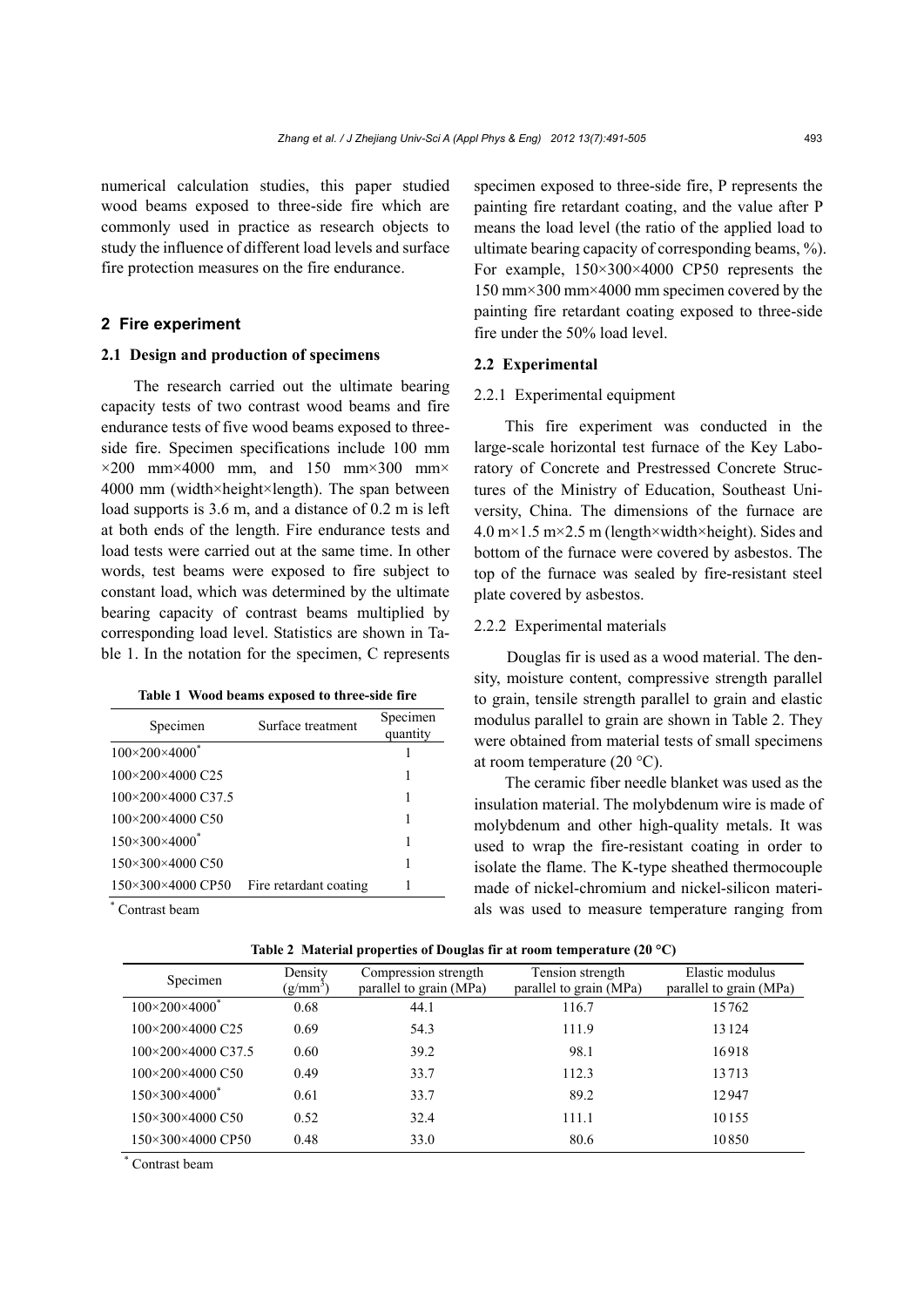−200 to 1300 °C. The B60-2 expanding fire protection coating for wood structure of Ball Shield brand was adopted in the test.

## 2.2.3 Experiment temperature

The heating curve of the wood fire experiment is in accordance with the ISO 834 standard fire curve suggested by the International Standards Organization (1990).

#### 2.2.4 Loading devices

Test beams were seated on the furnace wall. The top surface of the specimen was unexposed with the fire-resistant coating laid on the top surface. The reaction frame on the horizontal furnace platform was used to impose load to the test beams. Attention should be paid to sealing the furnace, and preventing the fire overflowing from the sides of beams. Loading

and measuring devices including the measurement of mid-span deflection of the beam are shown in Fig. 1.

Note that all scaffolds used to support displacement meters were set separately. In order to avoid the possible risk of the flame coming out from the gap between the cover and the test beam due to the big mid-span deflection in final stage of the test, the measurement of mid-span deflection (the displacement meter 2#) was placed higher over the specimen and connected by the molybdenum wire which could endure high temperatures. Displacement meters were set in the mid-span of the beam, and the data were dynamically collected by the control system of the test furnace.

The temperature of the wood beam can be obtained by thermocouples laid at different depths of the beam. The positions of thermocouples in the beam are shown in Fig. 2.



**Fig. 1 Loading and measuring devices (unit: mm)**  (a) Facade elevation; (b) Side elevation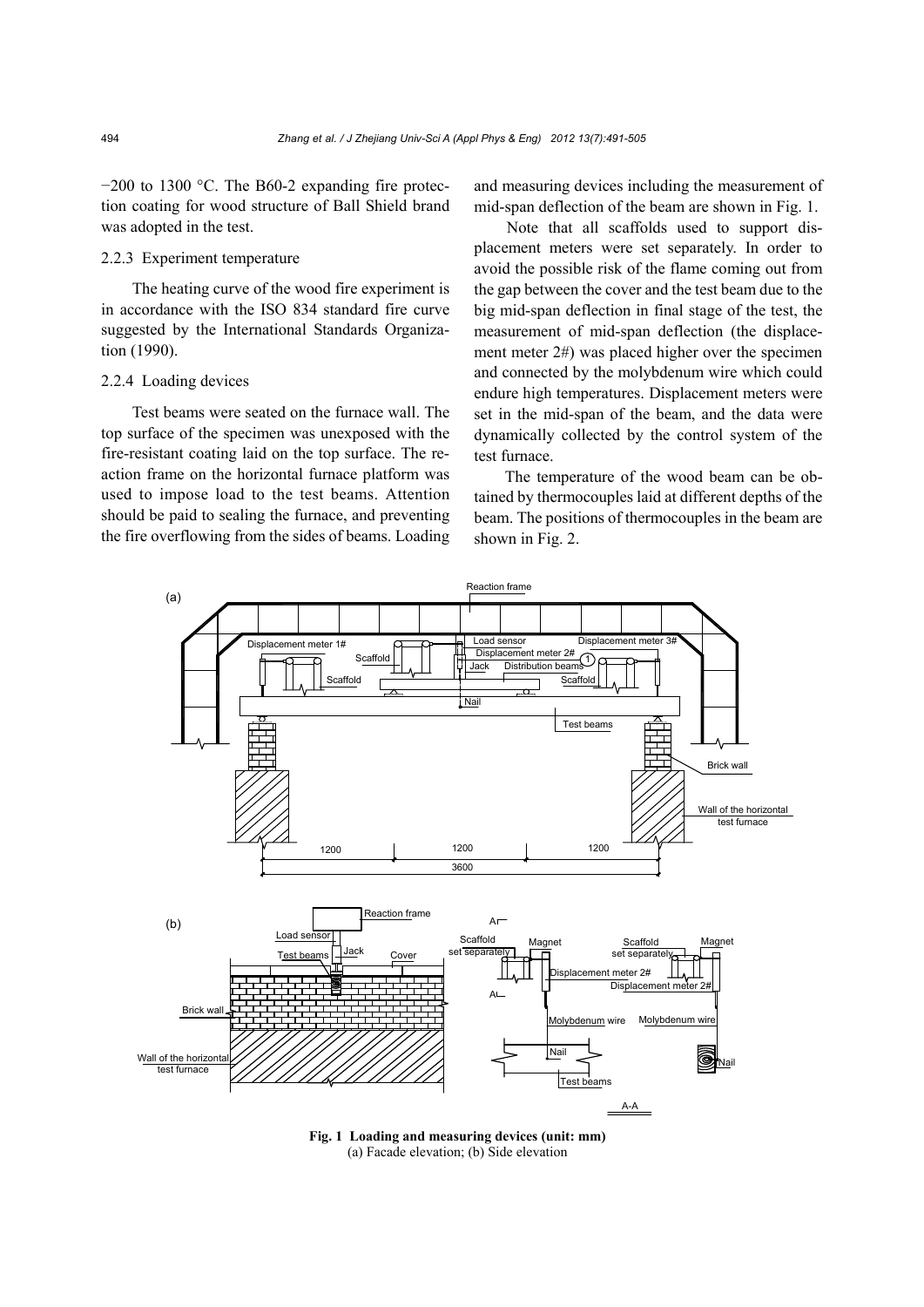

**Fig. 2 Positions of thermocouples in the beam (unit: mm)**

## **2.3 Load control**

The pre-loads of  $100 \times 200 \times 4000$  group are 25%, 37.5%, 50% of the ultimate capacity of the corresponding comparing wood beam, while the pre-loads of 150×300×4000 group are 50% of the ultimate capacity of the corresponding wood beam.

The ultimate capacity of two comparing wood beams, whose sizes are 100 mm×200 mm×4000 mm and 150 mm×300 mm×4000 mm, are 33 kN and 74 kN, respectively. Thus, pre-loads of wood beams in the fire endurance test were calculated as shown in Table 3.

| Specimen           | Load $(kN)$ |
|--------------------|-------------|
| 100×200×4000 C25   | 825         |
| 100×200×4000 C37.5 | 12.375      |
| 100×200×4000 C50   | 16.5        |
| 150×300×4000 C50   | 373         |
| 150×300×4000 CP50  | 373         |

The hydraulic jack was used to apply the pre-load to the desired value at a chosen speed before the fire test. The sensor was installed between the jack and the distribution beam to measure the load. The oil pressure of the hydraulic pump was manually controlled to keep the oil pressure maintained at the designed value before it was no longer constant. At this time the specimen was damaged and the fire endurance test was over.

#### **2.4 Analysis of fire endurances**

#### 2.4.1 Criteria of the fire endurance

There are three criteria for the performances of the fire endurance: the ultimate capacity, the integrity and the insulation. Deformation and deformation rate are parameters to determine whether components have reached their ultimate capacities, and research objects are load-bearing beams. Thus, the ultimate capacity is taken as the criterion to determine the fire endurance.

For bending components, it is considered to have lost the bearing capacity when the mid-span deflection has reached  $L^2/(400d)$  (mm) or the deflection rate of mid-span is greater than  $L^2/(9000d)$  (mm/min), where *L* is the span of the components, and *d* is the height of the beam. For the specimen group 100×200×4000 (*L*=3600 mm), *L*<sup>2</sup> /(400*d*)=162 mm, and  $L^2/(9000d) = 7.2$  mm/min. For the specimen group 150×300×4000 (*L*=3600 mm), *L*<sup>2</sup> /(400*d*)=108 mm, and  $L^2/(9000d) = 4.8$  mm/min.

#### 2.4.2 Fire endurances of wood beams

The partial specimen 150×300×4000 CP50 before fire is shown in Fig. 3a, and the failure mode of specimen  $100 \times 200 \times 4000$  C37.5 is shown in Fig. 3b. There was a rupture in the tension zone at the three-division points and the specimen was torn along the neutral axis.

Unfortunately, other specimens were all burnt into charcoal because the ultimate mid-span deflections were generally large enough to break through the enclosure and there were no other active fire extinguishing methods.

Curves of the mid-span deflection were obtained by the displacement data collected by the control system of the test furnace as shown in Fig. 4 and Fig. 5. It is shown that the deflection of the mid-span increases with the time and the ratio of increase are higher in fire. Besides, displacements undergo great changes when test beams are damaged. When a big change of displacements occurs, deflection rates are greater than the one set by the fire-endurance criteria mentioned above, and the corresponding times are fire endurances of test beams as shown in Table 4 and Fig. 6.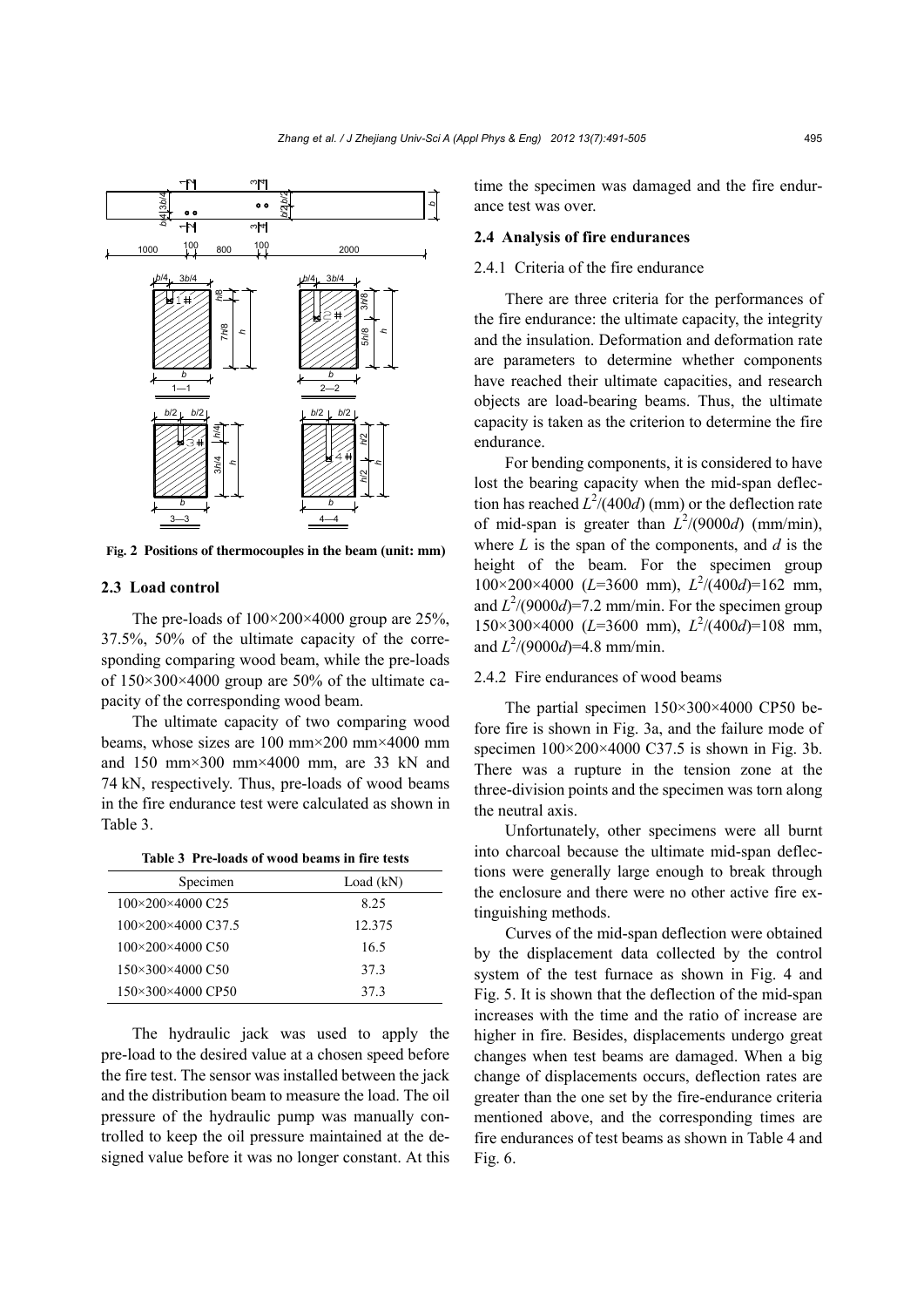

**Fig. 3 Photos of specimens**  (a) Specimen  $150\times300\times4000$  CP50 before fire; (b) Specimen 100×200×4000 C37.5 after fire



**Fig. 4 Mid-span deflection of specimen group of 100×200 ×4000** 



**Fig. 5 Mid-span deflection of specimen group of 150×300 ×4000** 

In Fig. 6, 100 and 150 denote that the crosssections are 100 mm $\times$ 200 mm and 150 mm $\times$ 300 mm. respectively. It can be seen from the left part of Fig. 6 that the fire endurance of beams with the same cross-section size decreases as the load level increases. When the load level increases from 25% to 37.5%, the fire endurance decreases from 28 min to 17 min; when the load level increases from 37.5% to 50%, the fire endurance decreases from 17 min to 13 min. The reduction ratio decreases as the load level increases.

**Table 4 Fire endurances of wood beams** 

| Specimen           | Fire<br>endurance<br>(min) | Deflection<br>(mm) | Deflection<br>rate<br>(mm/min) |
|--------------------|----------------------------|--------------------|--------------------------------|
| 100×200×4000 C25   | 28                         | 155                | 38                             |
| 100×200×4000 C37.5 | 17                         | 139                | 79                             |
| 100×200×4000 C50   | 13                         | 75                 | 24                             |
| 150×300×4000 C50   | 37                         | 65                 | 28                             |
| 150×300×4000 CP50  | 51                         | 183                | 84                             |



**Fig. 6 Fire endurance contrastive chart of wood beams exposed to three-side fire**

The right part of Fig. 6 shows that the fire endurance under the 50% load level increases 184% as the cross-section size increases 125%. So the increase of cross-section size is an efficient method to improve the fire endurance of wood beam exposed to threeside fire. The fire endurance can be improved about 38% by applying the fire protection coating.

In the fire test, the main variable parameters are the size of the cross-section and the load level except for the density. Although the density of each specimen is not the same, relations between test fire endurances results and densities are not clear enough due to influences of other main variable parameters mentioned above.

#### **2.5 Temperature changes in cross-sections**

Temperatures at different depths obtained from thermocouples are shown in Fig. 7. Furnace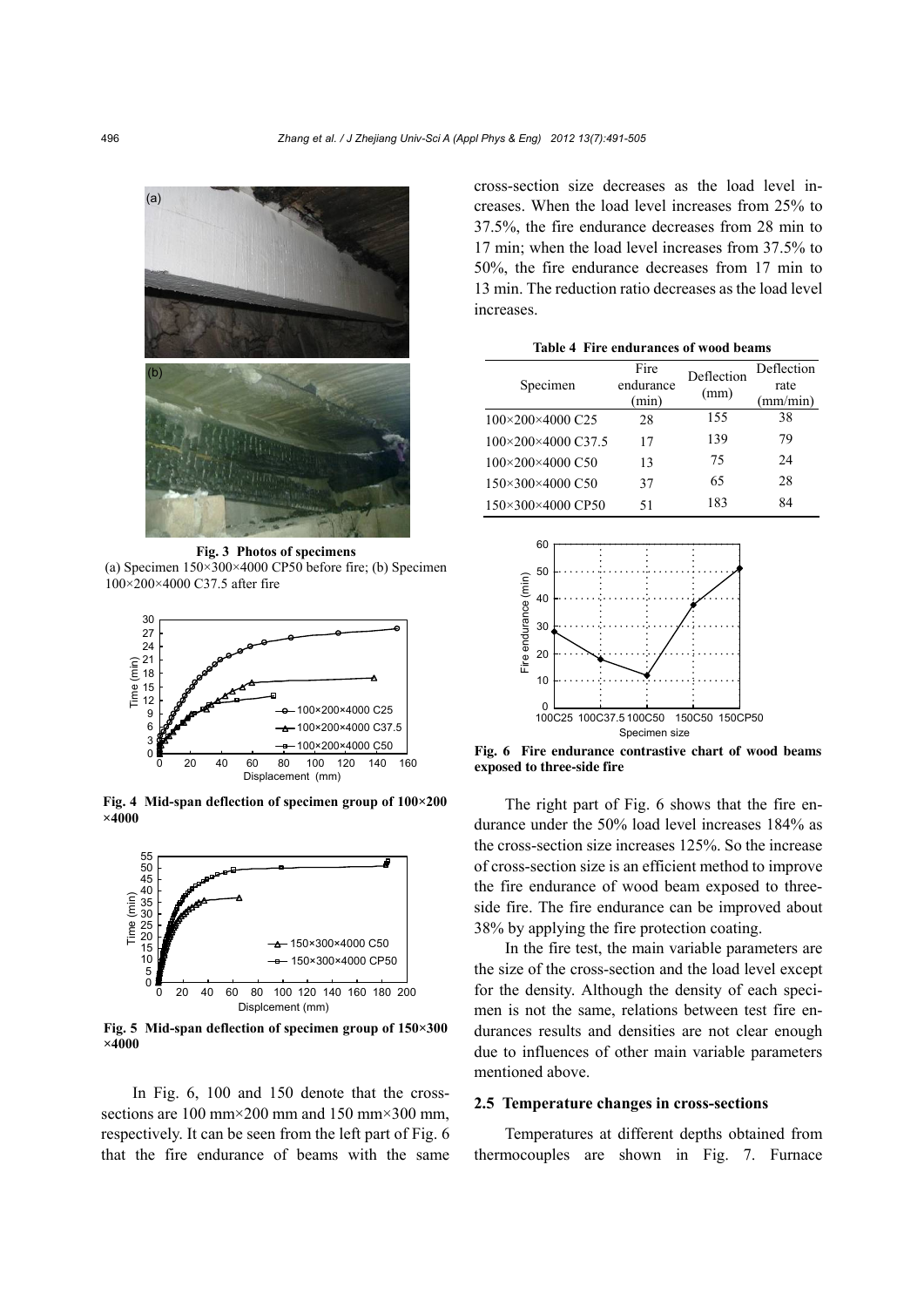

**Fig. 7 Temperatures at different depths**  (a)  $100\times200\times4000$  C25; (b)  $100\times200\times4000$  C37.5; (c)  $100\times$ 200×4000 C50; (d) 150×300×4000 C50; (e) 150×300×4000  $CP50$ 

temperature curves are in good agreement with the ISO 834 standard temperature curve. Note that the measured temperature curves of the furnace rather than the ISO 834 standard temperature curve were adopted in the following numerical study. According to temperature curves of  $100 \times 200 \times 4000$  C25, 100×200×4000 C37.5 and 100×200×4000 C50 specimens, temperature rises faster as the load level increases.

By comparing temperature curves of 150×300  $\times$ 4000 C50 with 150 $\times$ 300 $\times$ 4000 CP50 specimens, it can be seen that the interior heating rate of the test beam with fire protection coating is obviously lower than that of the corresponding test beam without fire protection coating in the beginning stage of the fire test. About 30 min later, temperatures of some measure positions increase rapidly. The reason, perhaps, is the new crack near these measurement positions.

#### **3 Numerical study on fire endurance**

The finite element software ANSYS is used to calculate fire endurances of wood beams exposed to three-side fire. The interaction between temperature field and structural field must be taken into consideration. The indirect order coupling method is used (Ye and Shi, 2003). First, the temperature field is obtained by thermal analysis of components. Then the temperature field considered is applied to the structural field as the body load to obtain the structural response.

#### **3.1 Thermal performance of wood**

The temperature distribution of the component is determined by thermal parameters of the material and boundary conditions. Thermal parameters include the heat transfer coefficient, thermal conductivity, density, specific heat capacity, etc. Also, the effect of moisture content of wood is considered in the thermal conductivity and the density.

## 3.1.1 Heat transfer coefficient

It is known from the test condition that the heat is transferred between the outside and inside of test beams by heat transfer and thermal radiation, which is the third type of the boundary condition. The heat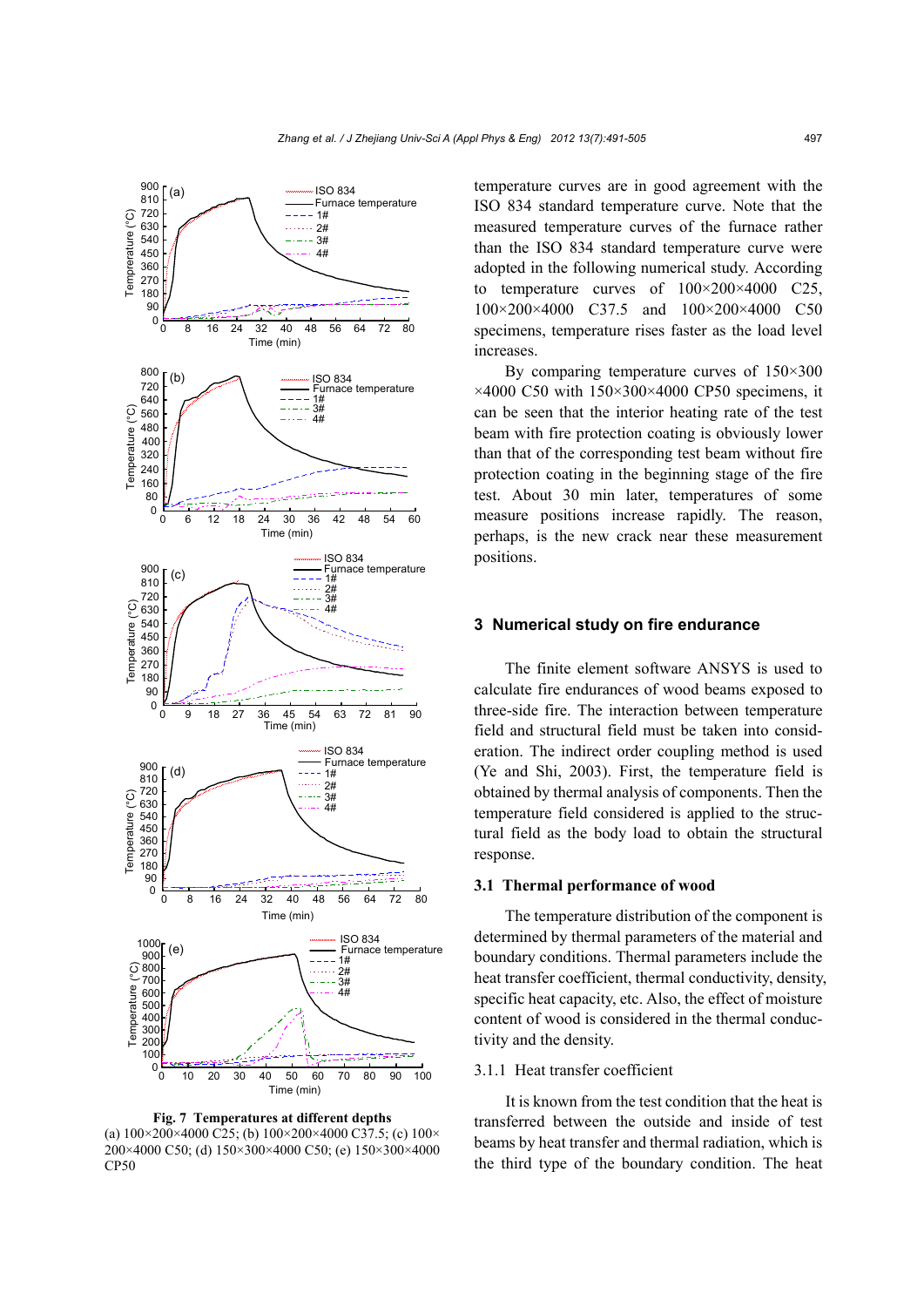transfer coefficient contains the convection coefficient and the thermal radiation rate. The convection coefficient between the wood and air and the thermal radiation rate of wood in fire given by the European standard EN 1991-1-2 (2003) were used in this study. EN1991-1-2 (2003) proposes that heat convection coefficient corresponding to the ISO 834 standard heating curves is 25 W/( $m^2$ <sup>o</sup>C), and radiation ratios of the flame and wood are 1 and 0.8, respectively.

## 3.1.2 Thermal conductivity

The thermal conductivity of wood keeps changing in the process of fire. European standard EN 1991-1-2 (2003) has given the relationships between thermal conductivity and temperature as shown in Table 5. The thermal conductivity in Table 5 has taken into account the combined effect of wood and charcoal. The thermal conductivity of the carbonized layer adopts the apparent value considering the effects of cracks and carbonized consumption, rather than measurements of the thermal conductivity.

**Table 5 Thermal conductivity changing with temperature** 

| Temperature<br>$(^{\circ}C)$ | Thermal<br>conductivity<br>$(W/(m \cdot {\rm C}))$ | Temperature<br>(°C) | Thermal<br>conductivity<br>$(W/(m \cdot {\degree}C))$ |
|------------------------------|----------------------------------------------------|---------------------|-------------------------------------------------------|
| 20                           | 0.12                                               | 500                 | 0.09                                                  |
| 200                          | 0.15                                               | 800                 | 0.35                                                  |
| 350                          | $0.07\,$                                           | 1200                | 1.50                                                  |

## 3.1.3 Density

The material analyzed by the finite element software is Douglas fir. Its density has an important influence on the thermal conductivity. The change of the density is divided into five main stages for heated wood. There is little change in wood density before 100 °C. The density decreases because of evaporation of moisture when the temperature is between 100 °C and 200 °C, and reduces further because of the pyrolysis and carbonization of wood between 200 °C and 400 °C. It changes very little when the temperature is between 400 °C and 800 °C, and tends to zero and becomes negligible when the temperature is greater than 800 °C because charcoal begins to be consumed and turns into ashes eventually. Different species have different densities. Thus, the variation of density is represented by the relationship between the density ratio (the ratio of wood density to the dry density) and the temperature as shown in Table 6, where *w* represents the moisture content of wood.

**Table 6 Specific heat and density ratio changing with temperature** 

|      | Temperature ( ${}^{\circ}$ C) Specific heat (J/(kg ${}^{\circ}$ C)) Density ratio |       |
|------|-----------------------------------------------------------------------------------|-------|
| 20   | 1530                                                                              | $1+w$ |
| 99   | 1770                                                                              | $1+w$ |
| 100  | 13600                                                                             | $1+w$ |
| 120  | 13500                                                                             | 1     |
| 121  | 2120                                                                              | 1     |
| 200  | 2000                                                                              | 1     |
| 250  | 1620                                                                              | 0.93  |
| 300  | 710                                                                               | 0.76  |
| 350  | 850                                                                               | 0.52  |
| 400  | 1000                                                                              | 0.38  |
| 600  | 1400                                                                              | 0.28  |
| 800  | 1650                                                                              | 0.26  |
| 1200 | 1650                                                                              | 0     |

## 3.1.4 Specific heat capacity

The amount of heat that is needed to raise the temperature (or decrease the temperature) of a unit mass of material by  $1 \,^{\circ}\mathrm{C}$  is called the specific heat capacity,  $J/(kg \cdot ^{\circ}C)$ , and is called "specific heat" in short. The calculation formula is  $C = Q/(m \cdot \Delta T)$ , where Δ*T* is the time of endothermic or exothermic, *Q* is the total absorbed or released heat of the object, and *m* is the mass. The specific heat capacity of wood changing with the temperature is shown in Table 6.

## **3.2 Mechanical properties of wood under high temperature**

Structural responses in fire depend on mechanical properties of wood under high temperature. The relation between strength of Douglas fir and temperature are not tested in this study. At present, related research exercises are already relatively mature and have been examined. Mechanical properties of wood keep changing with the rise of the temperature (Young and Clancy, 2001; Van Zeeland *et al.*, 2005). Konig (2005) put forward the double line model which has been adopted by the European standard EN 1991-1-2 (2003) to show the relationships between temperature and mechanical properties such as the strength and the elastic modulus of wood as shown in Fig. 8.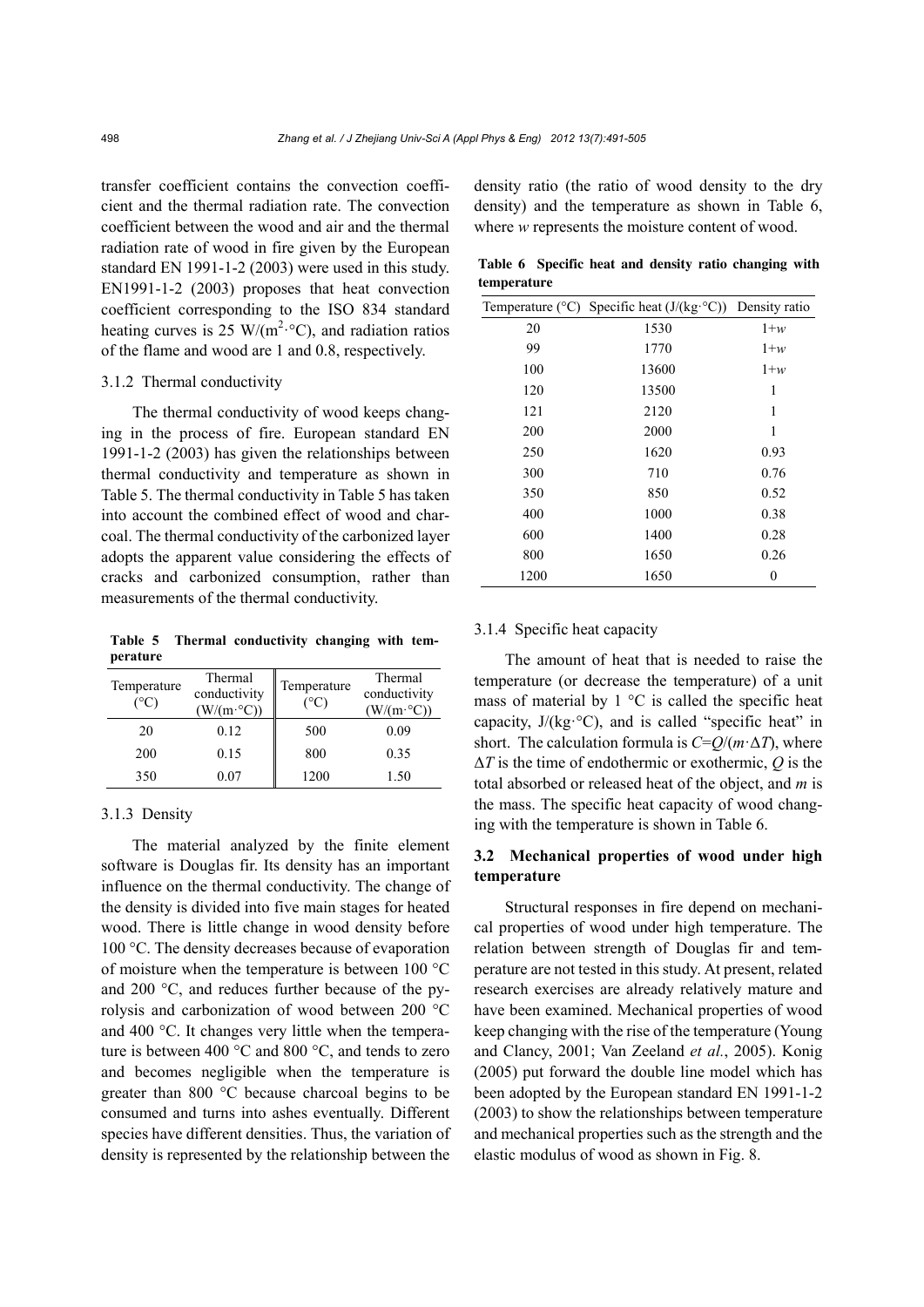In Fig. 8, note that the starting point of the curve is set at 20 °C and all relative mechanical properties are 1. The terminal point is set at 300 °C and all relative mechanical properties are 0, and the wood has already been carbonized at this point. The model of material properties is a double line one and the corresponding temperature of the turning point is 100 °C. Water in wood begins to evaporate and moisture content of wood begins to decrease at this point. European standard EN 1991-1-2 (2003) puts forward that the strength of the cork and elastic modulus should be multiplied by the corresponding reduction coefficient as the actual values. In addition, the reduction coefficient of the compression strength vertical to grain is the same as the reduction coefficient of the compression strength parallel to grain.



**Fig. 8 Relationship between mechanical properties and temperature (Konig, 2005)** 

(a) Relative strength coefficients; (b) Relative elastic modulus coefficients

The material data at different temperatures in the fire endurance numerical study are discounted according to the double line model and the material data at 20 °C is shown in Table 2 mentioned above.

#### **3.3 Finite element analysis approach**

This study uses the manual method to make the thermal field coupled with the structural field in order.

The impact of the temperature field on wood properties is considered, but the impact of deformation and cracks produced in fire on temperature field is omitted.

Cracks or gaps in wood beams lead to higher heat fluxes and better ventilation. As a result, interior temperatures rise faster and charring rates increase. Richardson and Batista (2001) tested plain-edge floors made up of 38-mm thick Douglas fir decking boards in an ASTM E 119 furnace and found that the time for flame-through depends greatly on the gap between the boards. For 38 mm boards with 0 mm gap the charring rate is 1.56 mm/min. For the same specimens with 1 mm gap and 2 mm gap, charring rates increase to 2.9 mm/min and 8.4 mm/min, respectively. In the meantime, loading capacities decrease faster and fire endurances become shorter.

Ignoring cracks in the FEM analysis results in longer calculated fire endurances than the test values. Cracks in wood beams should be local. Thus, the increase of charring rates should not be as significant as that in (Richardson and Batista, 2001). Current related research is limited. Based on more data in further research combined with grading according to the status of cracks, these errors can be corrected quantitatively.

The thermal analysis uses the same model as the structural analysis in the finite element calculation. As a result, they have the same node numbers. The thermal model is converted into the structural model automatically when the thermal analysis is over. The solid 70 element, which is a type of 3D and 8-node hexahedral thermal analysis element, is used in the thermal analysis and each node has one temperature degree of freedom. The solid 70 element can be used to deal with the problem on 3D steady state or transient thermal analysis and can be replaced by an equivalent type of element such as the solid 45 element, which is also a type of 3D and 8-node hexahedral structural analysis element and used in the structural analysis.

# **3.4 Numerical calculation results of fire endurance tests**

## 3.4.1 Temperature field

Taking specimen 100×200×4000 C25 as the example, the solid 70 element is used to simulate the beams and the heat radiating element SURF152 is used to simulate heat radiating surface. In order to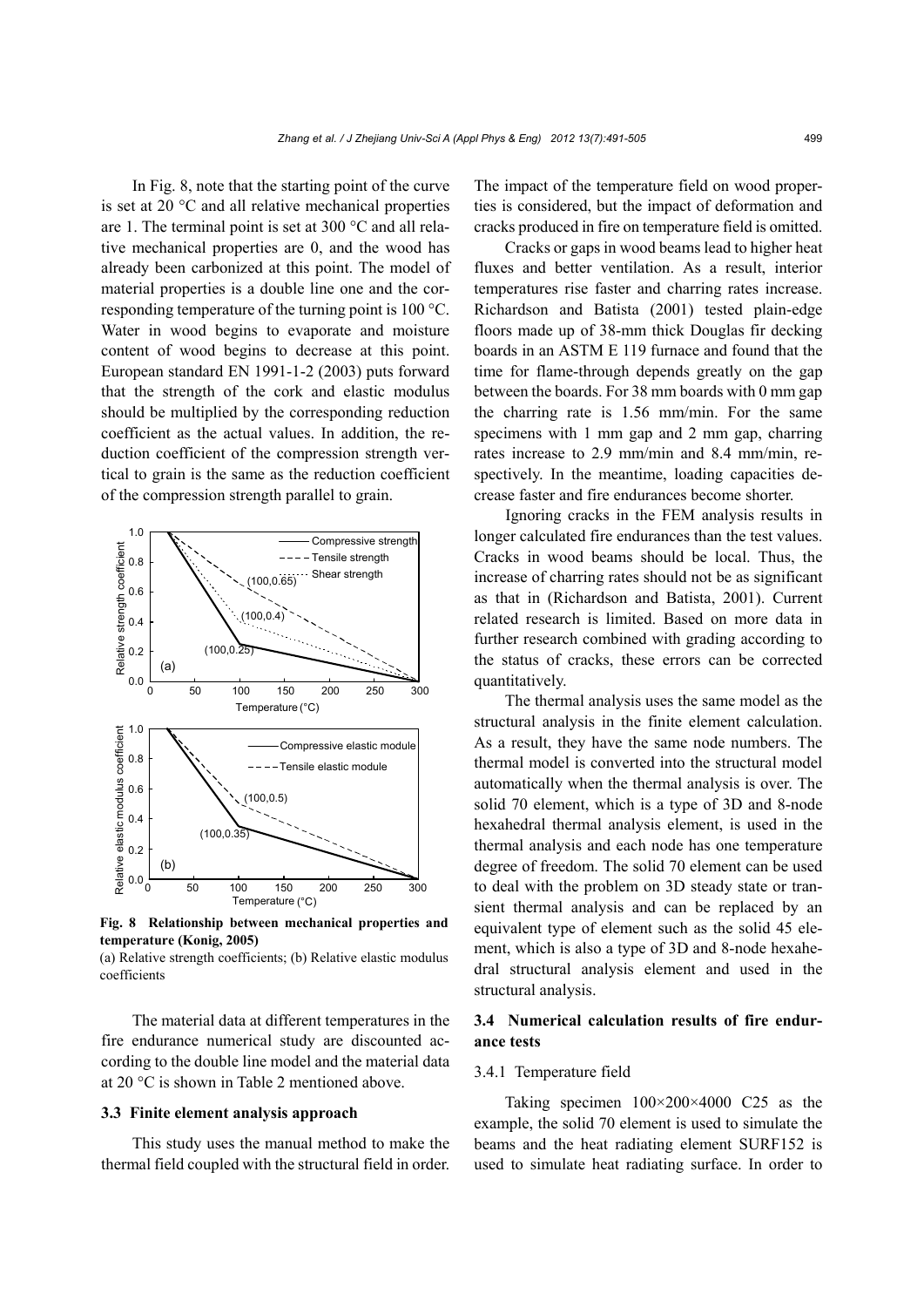reach good convergence rate only the wood beam subjected to fire (the beam between two supports) is modeled. Tetrahedral elements are used to mesh the model to take into account the carbonized layer of wood beams in fire. Numerical calculation results of the temperature distributions are shown in Fig. 9 and Fig. 10.



**Fig. 9 Temperature distribution of the wood beam put in fire for 20 min** 

(a) Axonometric view; (b) Cross-section view



**Fig. 10 Temperature distribution of the wood beam put in fire for 30 min**

In Figs. 9 and 10, the temperature distributions of cross-sections along the length direction are the same because it is assumed that the temperature in the furnace is uniform and controlled by the ISO 834 standard heating curve. Because the corners of the beams are affected by thermal loads from two adjacent sides, the temperature of corners is higher and isothermal distributions of cross-section turn into a U-shape. The temperature of the bottom is higher than that of other sides at the same depth mainly because the width is smaller than the height. Temperature distribution at the bottom is affected by other sides, while the bottom temperature distribution has almost no effect on other sides. These phenomena agree with the fact that the charring rate of beam bottom is greater than that of other sides in the test.

Fig. 11 gives comparisons between FEM calculation results and test results of temperatures at 1#, 2#,



 **calculated temperature of specimen 100×200×4000 C25 Fig. 11 Comparisons between measured temperature and**  (a)  $1#$  measure position; (b)  $2#$  measure position; (c)  $3#$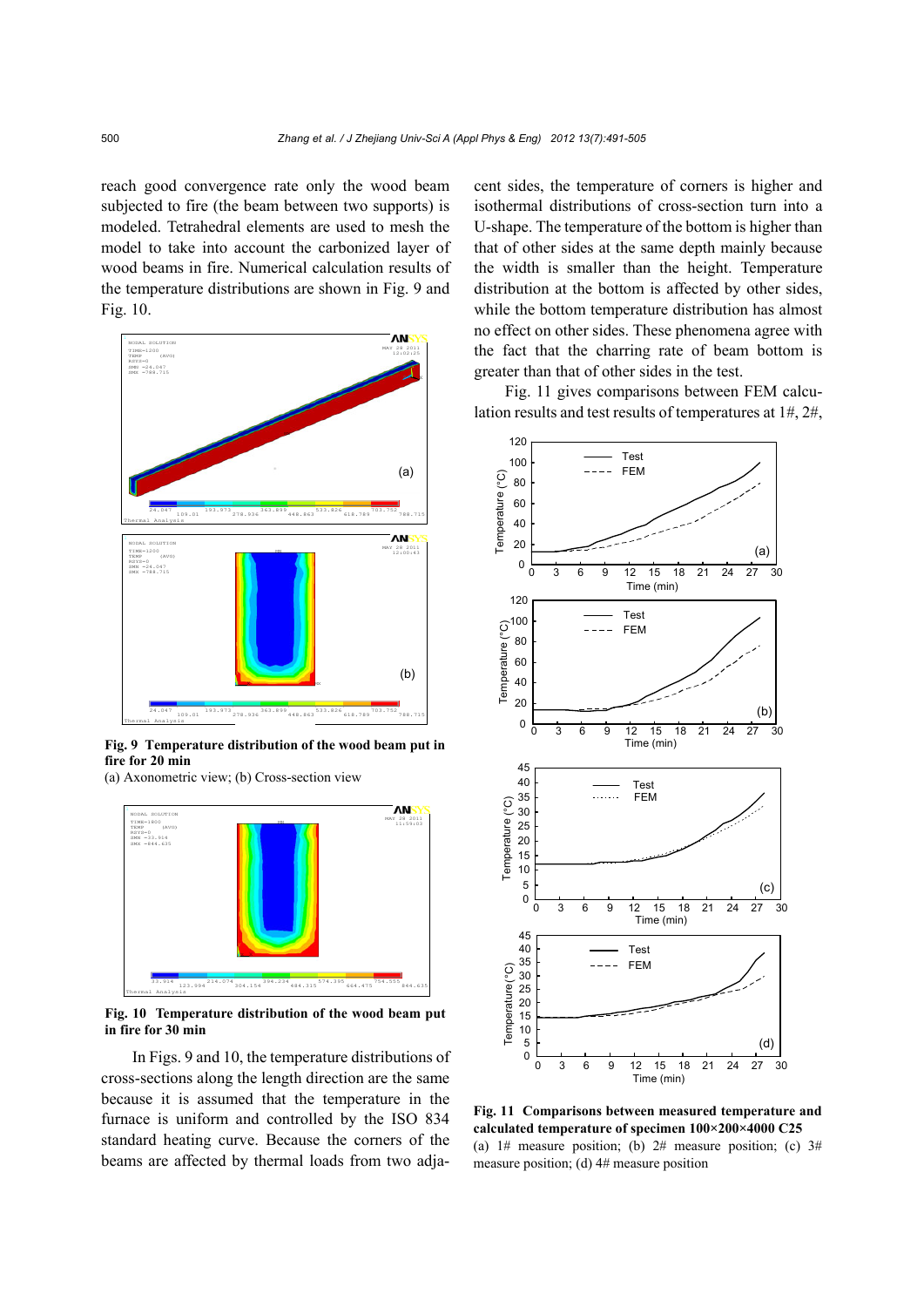3# and 4# measure positions. Calculation results of 3# and 4# measure positions, 50 mm away from the edge, are matched perfectly with test values. Test values at 1# and 2# measure positions, 25 mm away from the edge, are greater than calculation results. This is possibly because that new cracks generated in test accelerated the charring rate, which was not considered in FEM. The further it is away from fire side, the closer FEM calculation results match test results. The shorter the fire duration time is, the closer the FEM results match test results.

## 3.4.2 Structural field

The solid 45 anisotropic plastic element is used to set the structural model. While modeling, *X* axis of the global coordinate system stood for the tangential direction (*T*), *Y* axis for the radial direction (*R*), and *Z* axis for the longitudinal direction (*L*).

Different strengths of different regions of the test beam measured by the nailing machine were adopted in modeling. Relationships between strengths of the wood beams  $(v)$  and the depth  $(x)$  obtained from the penetrometer were fitted by a cubic curve. The relationship between the compression strength and the depth is  $y=0.0002x^3+0.2593x^2-7.8688x+89.516$ , and the relationship between tensile strength and the depth is  $y=0.1759x^3-4.7627x^2+34.112x+44.031$ . When the temperature is between 20 °C and 300 °C, material properties are discounted according to Fig. 8. When the temperature is greater than 300 °C, material properties are multiplied by a small reduction factor  $10^{-6}$ .

Calculation results are shown in Fig. 12. Calculation results of different times in fire, relative to the stage prior to fire with specific load level, are shown in Table 7. It is shown in Fig. 12d and Table 7 that the displacement at the mid-span of the beam increases as the time in fire increases, and the ratio of increase becomes faster.

The predicted fire endurance is 33 min, while the experimental value is 28 min, which is 18% smaller than the calculated value. The predicted ultimate mid-span deflection is 93 mm, while the experimental value is 117 mm, 26% greater than the calculation value. The discrepancy can be due to the fact that influences of structural field calculation results on the temperature field are not considered in the FEM. But in the actual test, defects of wood beams (such as cracks) accelerated the charring rate, which made the fire endurance reduced and the mid-span deflection increased.

There are many regions where strains are not continuous in the surface of the beam. This is because the carbonization layer was simulated by material data multiplied by a reduction factor  $10^{-6}$  and made strains of carbonization layer near the surface discontinuous. However, it does not affect calculation strain results of normal regions.



**Fig. 12 Calculation results of the 100**×**200**×**4000 C25 (the unit is meter in Figs. 12a–12c)** 

<sup>(</sup>a) Elastic strains parallel to grain; (b) Plastic strains parallel to grain; (c) Vertical displacements; (d) Time-displacement curves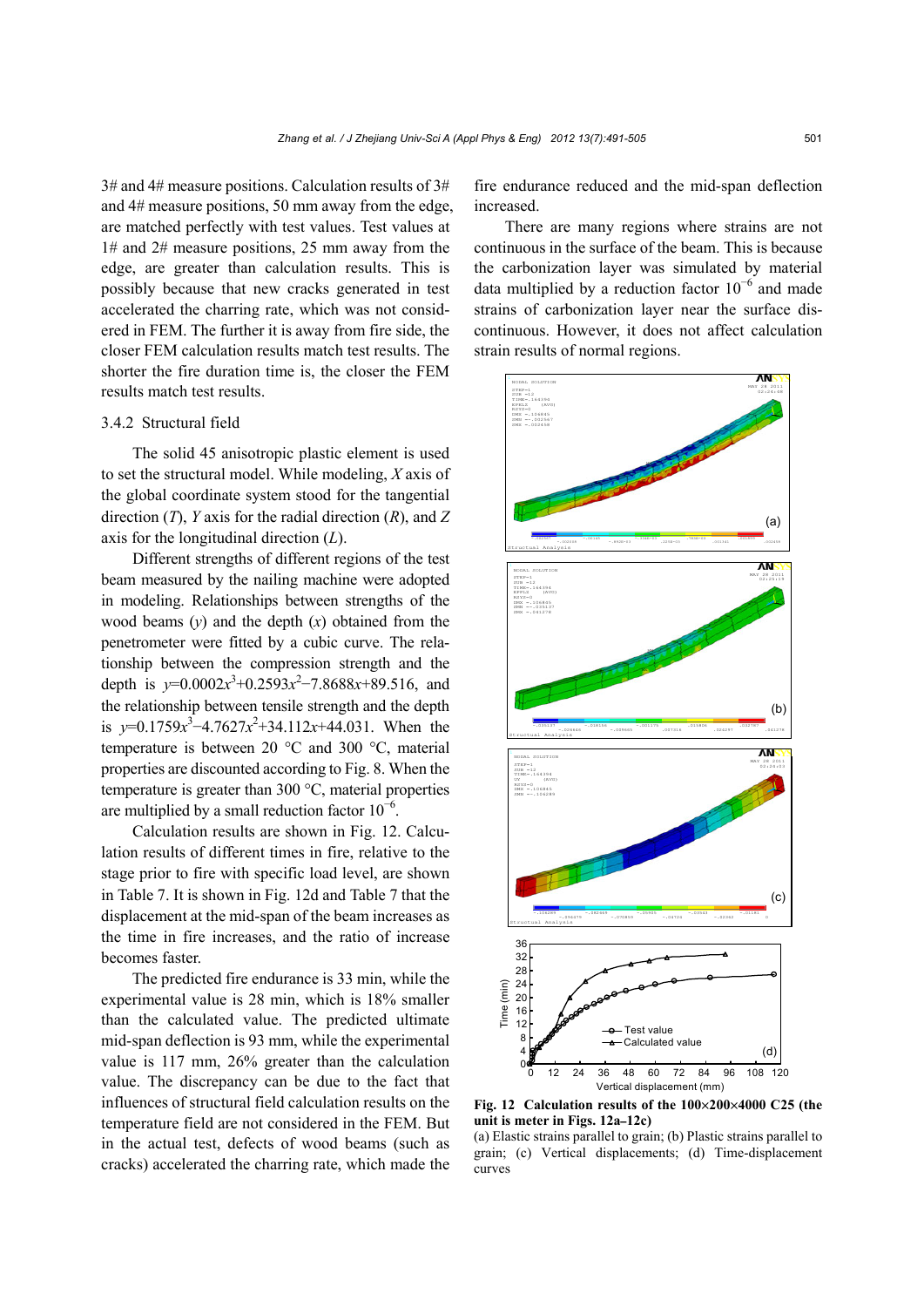**Table 7 Calculation results of the 100**×**200**×**4000 C25 specimen** 

| Vertical<br>Time<br>displacement |            | Elastic<br>strain $(\mu \varepsilon)$ |                        | Plastic<br>strain $(\mu \varepsilon)$ |                        |
|----------------------------------|------------|---------------------------------------|------------------------|---------------------------------------|------------------------|
| (min)                            | $(mm)^{r}$ | $\varepsilon_{\rm et}$                | $\varepsilon_{\rm ec}$ | $\varepsilon_{\rm pt}$                | $\varepsilon_{\rm pc}$ |
| 0                                | 13         | 913                                   | $-941$                 | $\theta$                              | 0                      |
| 5                                | 17.6       | 1198                                  | $-1200$                | 9                                     | $-9$                   |
| 10                               | 24.25      | 1615                                  | $-1739$                | 166                                   | $-68$                  |
| 15                               | 27.89      | 1621                                  | $-1770$                | 310                                   | $-137$                 |
| 20                               | 32.29      | 1718                                  | $-1852$                | 698                                   | $-196$                 |
| 25                               | 39.72      | 2135                                  | $-2005$                | 1345                                  | $-942$                 |
| 28                               | 49.04      | 2171                                  | $-2200$                | 10911                                 | $-9941$                |
| 30                               | 61.38      | 2225                                  | $-2232$                | 18099                                 | $-11020$               |
| 31                               | 70.02      | 2263                                  | $-2329$                | 25839                                 | $-17086$               |
| 32                               | 78.63      | 2291                                  | $-2395$                | 33915                                 | $-20615$               |
| 33                               | 106.29     | 2457                                  | $-2567$                | 41278                                 | $-35137$               |

\* At the mid-span of the beam.  $\varepsilon_{et}$  is the maximum tensile elastic strain;  $\varepsilon_{\text{ec}}$  is the maximum compressive elastic strain;  $\varepsilon_{\text{pt}}$  is the maximum tensile plastic strain; and  $\varepsilon_{\rm pc}$  is the maximum compressive plastic strain

## **3.5 Parametric study**

Many previous studies have shown that the charring rate of the wood component is related to its density closely. According to thermal response of wood illustrated in the European Standard EN 1991-1-2 (2003), the influence of the moisture content is only reflected in the small difference of wood density before the evaporation of water. Thus, the influence of the moisture content on the temperature field is very limited. In this study, finite element analysis (FEA) of the fire endurance takes the density and the load level as variable parameters.

## 3.5.1 Finite element models

Different densities set in FEA models are shown in Table 8. In Table 8, 100 denotes that the size of the component is 100×200×4000, and the value behind "-" is the density.

The establishment of the temperature field and the structure field FEA model, the prescribed load and boundary conditions, and the setting of solution options were given in Sections 3.4.1 and 3.4.2.

**Table 8 Densities set in FEA models** 

| FEA model    | Density<br>$(kg/m^3)$ | Dry density<br>$(kg/m^3)$ | Moisture<br>content $(\% )$ |
|--------------|-----------------------|---------------------------|-----------------------------|
| 100C37.5-450 | 450                   | 389                       | 15.8                        |
| 100C37.5-600 | 600                   | 518                       | 15.8                        |
| 100C37.5-750 | 750                   | 648                       | 15.8                        |

#### 3.5.2 Calculation results of the temperature field

Temperature variation at different depths of wood beams is shown in Fig. 13. Temperatures at different depths increase at different rates as the time in fire increases. The higher the density is, the slower the temperature increases. At the same time in fire, the smaller the density is, the higher the temperature at the same depth is.



**Fig. 13 Temperatures at different depths changing with time in fire** 

(a) 25 mm away from the edge of the beam; (b) 50 mm away

#### 3.5.3 Calculation results of the structural field

Computation of displacements of models with different densities is shown in Fig. 14. In Fig. 14d, displacements are relative to the stage prior to fire with a specific load level.

As shown in Fig. 14, displacements at the mid-span of the beams with different densities increase as the time in fire increases and the ratio of increase becomes more rapid. Fire endurances of 100C37.5-450, 100C37.5-600 and 100C37.54-750 wood beams are 22 min, 25 min and 29 min, respectively. The higher the density is, the longer the fire endurance is, and the smaller the ultimate mid-span deflection is. The fire endurance increases about 32% as the density increases 67%.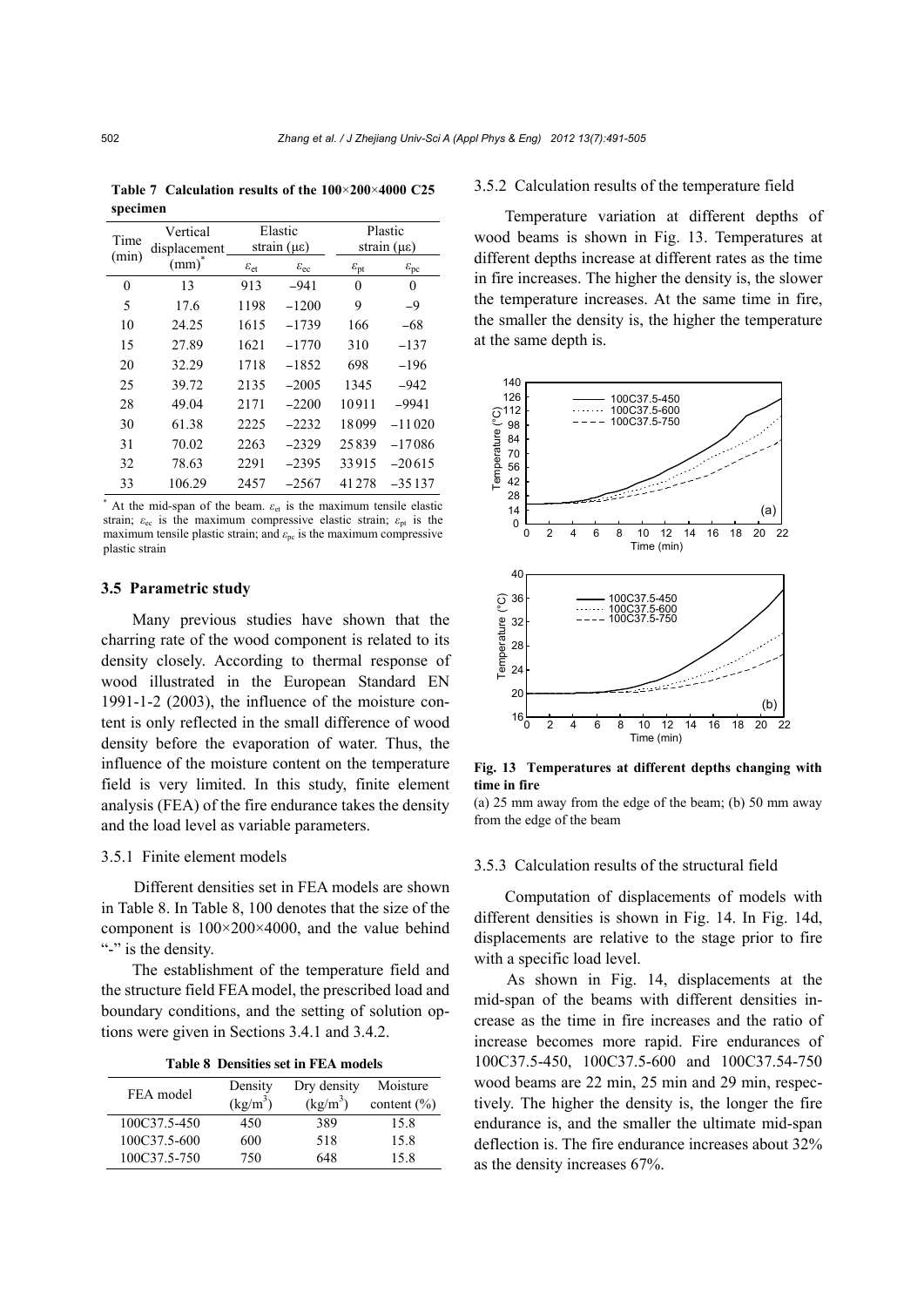

**Fig. 14 FEM calculation results of models with different densities (the unit is meter in Figs. 14a–14c)** 

(a) Vertical ultimate displacements of the 100C37.5-450 beam; (b) Vertical ultimate displacements of the 100C37.5-600 beam; (c) Vertical ultimate displacements of the 100C37.5-750 beam; (d) Time-displacement curves

3.5.4 Relationships between fire endurances and load levels

Relationship between fire endurance and load level is shown in Fig. 15. Values of the horizontal coordinate were obtained through the nondimensionalization method by taking the ultimate capacity of the contrast beam without fire as the reference point. As the load level increases, the fire endurance of the wood beam decreases and the reduction ratio become smaller. When the load level is greater than 0.5, the fire endurance is very small and it does not change significantly when the load level changes. When the load level is less than 0.5, the fire endurance maintains a linear relationship with the load level.



**Fig. 15 Relationships between fire endurances and load levels** 

## **4 Conclusions**

1. It has been shown from test results that the fire endurance of beams with the same cross section size decreases as the load level increases. When the load level increases from 25% to 37.5%, the fire endurance decreases from 28 min to 17 min. When the load level increases from 37.5% to 50%, the fire endurance decreases from 17 min to 13 min. The reduction ratio reduces as the load level increases. The fire endurance under the 50% load level increases 184% as the crosssection size increases 125%. Thus, the increase of cross section size is an efficient method to improve the fire endurance, and it can be improved about 38% by applying the fire protection coating.

2. In the process of the fire endurance test, the temperature of the test beam rises faster as the load level increases. The interior heating rate of the test beam with fire protection coating is obviously lower than that of the corresponding test beam without the fire protection coating in the early stage of the fire test.

3. From comparisons between FEM calculation results and test results of temperatures at 1#, 2#, 3# and 4# measure positions, it is found that calculation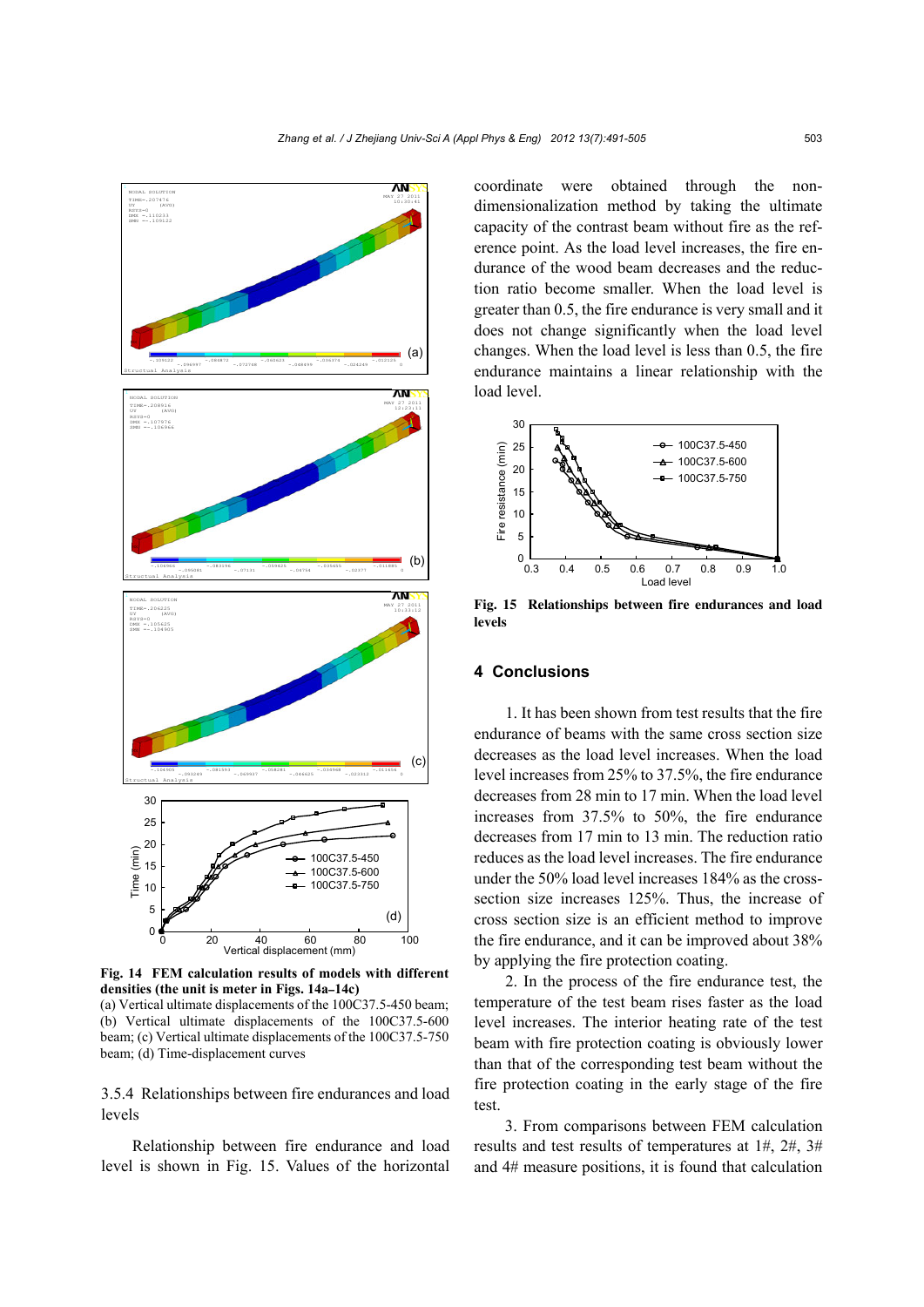results of 3# and 4# measure positions, 50 mm away from the edge, are matched perfectly with test values. Test values at 1# and 2# measure positions, 25 mm away from the edge, are greater than calculation results. The farther it is away from fire side, the closer FEM calculation results match test results. The predicted fire endurance is 33 min, and the experimental value is 28 min which is 18% smaller than the calculation one. The predicted ultimate mid-span deflection is 93 mm, and the experimental value is 117 mm which is 26% bigger than the calculation one. The discrepancy can be due to the fact that influences of structural field calculation results on the temperature field are not considered in FEM. But in actual test, defects of wood beams (such as cracks) accelerated the charring rate, which made the fire endurance reduced and made the mid-span deflection increased.

4. From FEM results, it is found that the mid-span deflection of the beams with different densities increases as the time in fire increases and the ratio of increase turns faster. Fire endurances of 100C37.5-450, 100C37.5-600 and 100C37.54-750 wood beams are 22 min, 25 min and 29 min, respectively. The fire endurance increases about 32% as the density increases 67%.

5. From FEM results, it can be seen that as the load level increases, the fire endurance of the wood beam decreases and the reduction ratio turns smaller. When the load level is greater than 0.5, the fire endurance is very small and it does not change significantly when the load level changes.

#### **References**

- Babrauskas, V., 2005. Charring rate of wood as a tool for fire investigations. *Fire Safety Journal*, **40**(6):528-554. [doi:10.1016/j.firesaf.2005.05.006]
- Chen, X.J., Yang, L.Z., Deng, Z.H., Fan, W.C., 2002. A mathematical model for pyrolysis of wood in fire environment. *Journal of Combustion Science and Technology*, **8**(4):333-337 (in Chinese).
- EN 1991-1-2, 2003. Eurocode 1: Actions on Structures. Part 1-2: Actions on Structures Exposed to Fire. Brussels, Belgium.
- Firmanti, A., Subiyanto, B., Takino, S., Kawai, S., 2004. The critical stress in various stress levels of bending member on fire exposure for mechanical graded lumber. *Journal of Wood Science*, **50**(5):385-390. [doi:10.1007/s10086- 003-0589-8]
- Frangi, S.A., Bertocchi, M., Claub, S., Niemz, P., 2011. Mechanical behaviour of finger joints at elevated temperatures. *Wood Science and Technology*, in press. [doi:10.

1007/s00226-011-0444-9]

- Giancaspro, J., Papakonstantinou, C., Balaguru, P., 2009. Mechanical behavior of fire-resistant biocomposite. *Composites: Part B*, **40**(3):206-211. [doi:10.1016/j.compositesb.2008.11.008]
- Hietaniemi, J., 2007. Probabilistic simulation of fire endurance of a wooden beam. *Structural Safety*, **29**(4):322-336. [doi:10.1016/j.strusafe.2006.07.016]
- Hugi, E., Weber, R., 2012. Fire behaviour of tropical and European wood and fire resistance of fire doors made of this wood. *Fire Technology*, **48**(3):679-698. [doi:10.1007/ s10694-010-0207-4]
- ISO 834 (International Standards Organization), 1990. ISO/CD 834-1, ISO/CD 834-2 and ISO/CD 834-3, Fire Resistance Tests-Elements of Building Construction, Parts 1, 2, and 3.
- Konig, J., 2005. Structural fire design according to Eurocode 5—design rules and their background. *Fire and Materials*, **29**(3):147-163. [doi:10.1002/fam.873]
- Li, X.M., Li, S.X., Xu, Q.F., Xu, Q., Zhang, J., Mu, B.G., 2010. Experimental study on fire endurance of timber columns exposed to four-side fire. *Building Structure*, **40**(3): 115-117 (in Chinese).
- Lie, T.T., 1977. A method for assessing the fire resistance of laminated timber beams and columns. *Canadian Journal of Civil Engineering*, **4**(2):161-169. [doi:10.1139/i77-021]
- Moss, P., Buchanan, A., Fragiacomo, M., Austruy, C., 2010. Experimental testing and analytical prediction of the behaviour of timber bolted connections subjected to fire. *Fire Technology*, **46**(1):129-148. [doi:10.1007/s10694- 009-0096-6]
- Njankouo, J.M., Detreppe, J.C., Franssen., J.M., 2005. Fire resistance of timbers from tropical countries and comparison of experimental charring rates with various models. *Construction and Building Materials*, **19**(5):376-386. [doi:10.1016/j.conbuildmat.2004.07.009]
- Park, J.S., Lee, J.J., 2004. Fire resistance of light-framed wood floors exposed to real and standard fire. *Journal of Fire Sciences*, **22**(6):449-471. [doi:10.1177/07349041040 42548]
- Park, J.S., Buchanan, A.H., Lee, J.J., 2006. Fire performance of laminated veneer lumber (LVL) with glued-in steel rod connections. *Journal of Fire Sciences*, **24**(1):27-46. [doi:10.1177/0734904106053159]
- Peng, L., Hadjisophocleous, G., Mehaffey, J., Mohammad, M., 2010. Fire resistance performance of unprotected wood-wood-wood and wood-steel-wood connections: A literature review and new data correlations. *Fire Safety Journal*, **45**(6-8):392-399. [doi:10.1016/j.firesaf.2010.08. 003]
- Pering, G.A., Springer, G.S., 1980. Decrease in tensile strength and in mass of burning wood. *Fire Technology*, **16**(4): 245-251. [doi:10.1007/BF02473081]
- Richardson, L.R., Batista, M., 2001. Fire resistance of timber decking for heavy timber construction. *Fire and Materials*, **25**(1):21-29.
- Ru, H.W., Liu, W.Q., Lu, W.D., Yang, H.F., 2011. Fire resistance experiment on bolted connections in glued